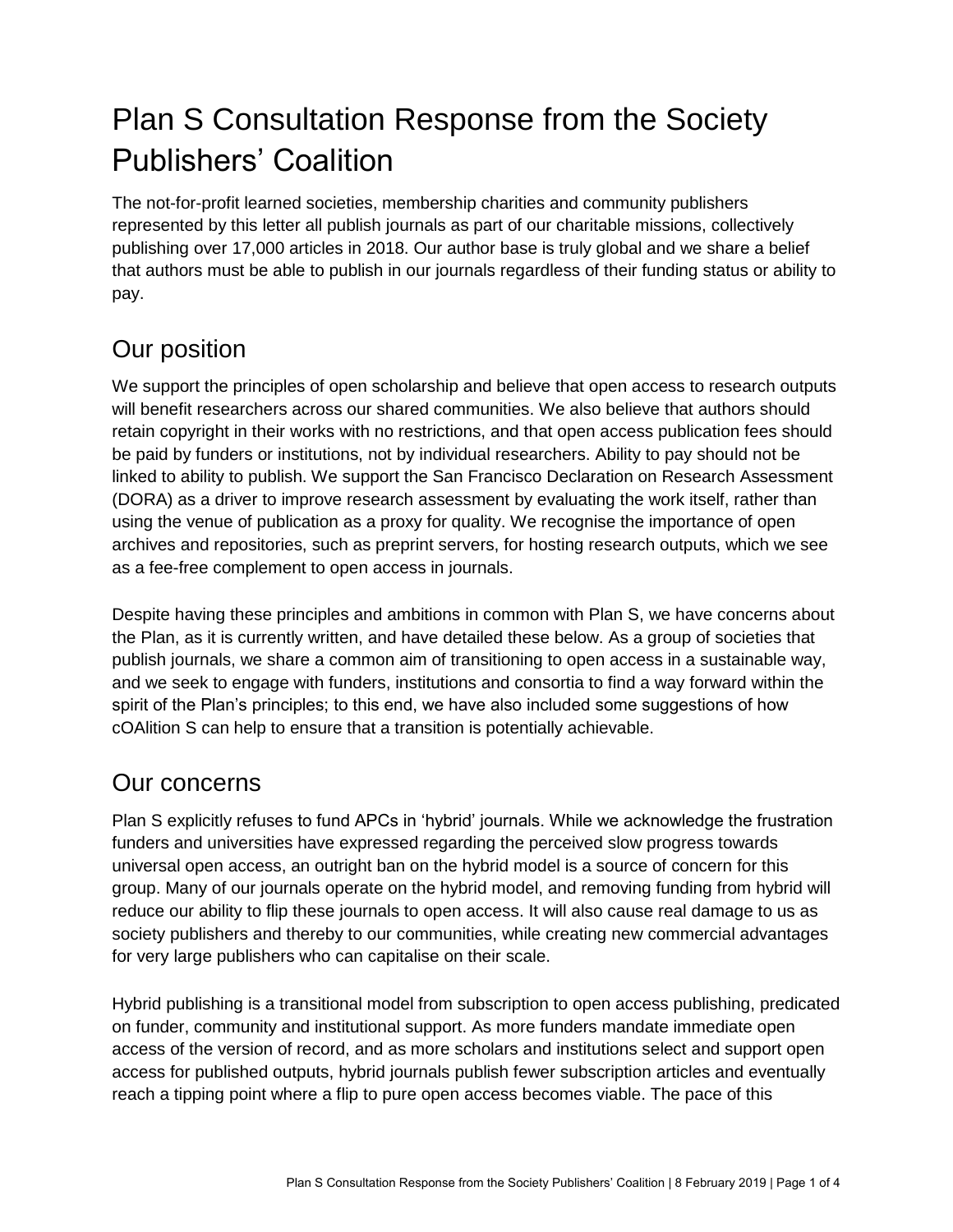transition differs by subject area, with many in the arts, humanities and social sciences lacking funding to pay for open access. The fact that so few journals have flipped is not because society publishers have stood in the way of open access, but because only a minority of the world's funders mandate (and fund) immediate open access.

Our collective understanding of scholarly communications and our experience with open access over the past twenty years suggests that withdrawing support for hybrids will actually retard the movement towards immediate open access of the version of record:

- By withdrawing support for open access fees in hybrid journals, many authors will revert to publishing their articles behind paywalls in their preferred journals, backed by immediate deposition of the accepted manuscript in a repository ('green' OA).
- Green OA articles are generally less discoverable than the version of record, with discoverability and accessibility highly dependent on the variable technical standards of each repository instead of relying on international standards for linking and markup. Very few repositories currently meet these standards.
- Disciplinary coverage of OA journals is patchy. In many disciplines, predatory or otherwise dubious commercial publishers are the primary alternatives to high-quality society journals.

In addition, while we are willing to explore alternative models, we remain unclear about what, specifically, qualifies as being a transformative agreement. We are also unable to negotiate terms around these experimental and yet-to-be defined offerings, within the constraints of the prescribed Plan S deadlines, without taking large risks that jeopardize our revenues and, by extension, our ability to continue to re-invest in and support the research communities we serve. Creating a universal, successful and sustainable alternative publishing environment that aligns with our strong belief in high-quality publications cannot be achieved in as short a timeframe as Plan S currently allows.

At the present time negotiating read and publish deals is only realistic for the very largest commercial publishers. Experience has shown us that the small size (and large number) of learned society publishers means we do not get a seat at the table in such negotiations. This means that Plan S (with its emphasis on transformative agreements) actually risks advantaging the large, commercial players at the expense of the learned society sector.

## How cOAlition S can help

### **Stability**

We urge the members of cOAlition S to be consistent in their application of the principles of Plan S and encourage other funders to do the same. We are more likely to be successful in transitioning to full open access under a uniform, stable set of rules than under a patchwork of mandates.

### **Clarity**

We request that all cOAlition S members clarify which types of scholarly outputs are in scope (confirming specifically whether the mandates apply to primary research only, or if they extend,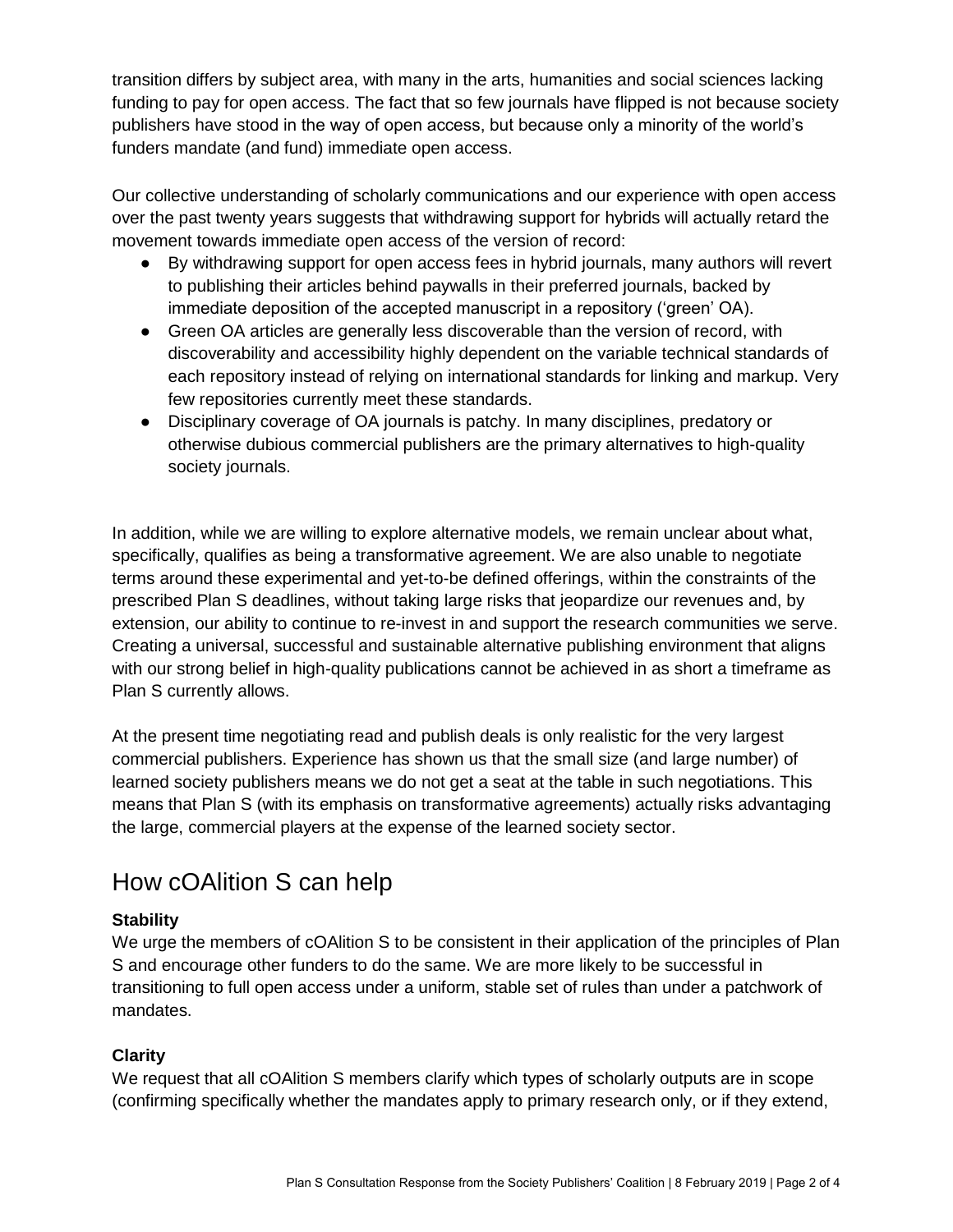or are likely to extend in the future, to review articles, commentaries, editorials and other such outputs). We also ask that the cOAlition be specific about what criteria will be used to determine whether an agreement qualifies as being 'transformative'.

#### **New guidelines and 'flipping thresholds' for hybrids**

We appreciate that one of the main objections to hybrid is concern over some publishers 'double dipping' by maintaining or increasing subscription prices even as they generate revenue from open access article processing charges. We wish to work with cOAlition S to reframe the blanket prohibition on hybrid journals and, instead, develop a set of clear rules to eliminate double dipping and allow those hybrids which follow them to be funded by cOAlition S. We suggest that these guidelines should be paired with recommendations on when journals should flip from hybrid to pure open access based on percentage of open access content rather than an arbitrary time deadline. This will provide society publishers with a clear, sustainable route to open access that also meets the needs of funders, institutions and researchers.

#### **Preparation and groundwork**

We appeal to cOAlition S to ensure that institutions, consortia and funders are able to reorganize purchasing channels and realign budgets so that new offerings, developed in support of a transition to open access, are relevant and applicable to institutions. We are ready to support and collaborate in order to achieve this; our best intentions to transition to open access will fail unless funding commitments and payment workflows are compatible with (or capable of supporting) new, transformative deals. This need extends to ensuring that workflows cater to unfunded and self-funded researchers.

#### **Opening doors**

As described above, the smaller self-publishing society publishers within the group - those of us who do not partner with large commercial entities - have experienced real difficulty in initiating negotiations for potential transformative agreements. We would therefore ask that cOAlition S consider this when developing implementation policies. In order not to rule out (exclude) an important set of publishing relationships cOAlition S could: (i) provide support in the construction of a framework licence for a transformative agreement that would not violate competition law and (ii) actively encourage consortia to come to the negotiating table with us and with other societies.

# Signed: The Society Publishers' Coalition

Biochemical Society/Portland Press

British Ecological Society

British Pharmacological Society